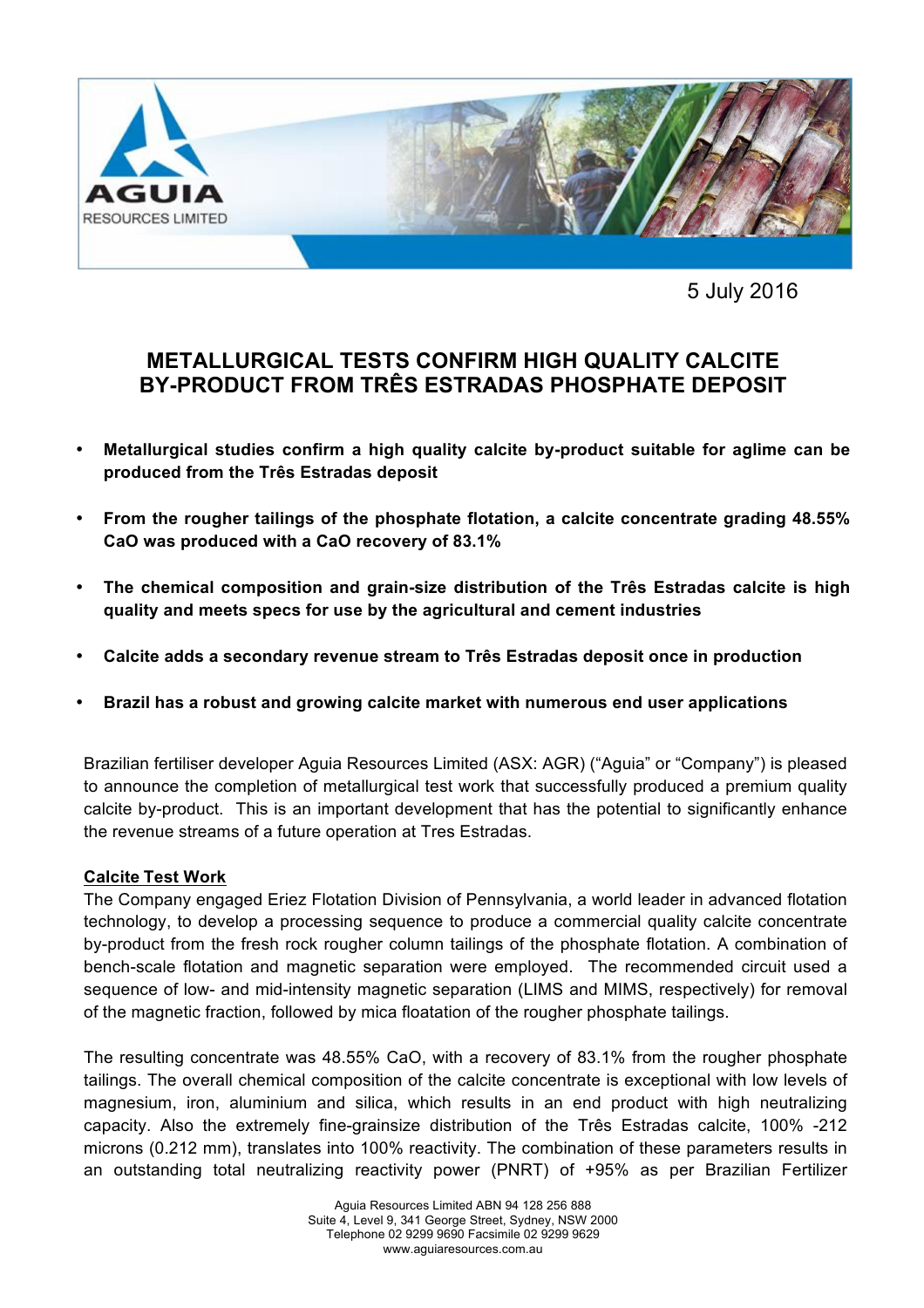Legislation $1$ .

# **Management Commentary**

Technical Director Fernando Tallarico commented: "The results of this round of test work at Eriez are exceptional as they not only prove that the process is able to produce a commercial calcite concentrate at a high recovery rate, but also demonstrate that the quality is excellent. Calcite with such high reactivity results in a superior product which means the final consumer can apply fewer tonnes of aglime per hectare. The high quality of the calcite also meets the specifications of the cement industry. Other potential markets include the animal nutrition market which requires a high quality calcite feed to produce DCP (dicalcium phosphate) and for use in thermoelectric plants to neutralize sulphur emissions."

**"**As evidenced by the phosphate study results announced earlier this month that showed great improvement in recovery and concentrate grade by the introduction of column flotation, it is expected that an even higher calcite quality can be achieved in the future as we advance our detailed calcite work to full column flotation test," Dr. Tallarico stated.

Justin Reid, Managing Director of Aguia commented: "As with our recent phosphate metallurgical results that showed approximately a 20% increase in fresh rock recoveries and increased concentrate grade via the use of column leach, we are now able to confidently include calcite as a material revenue generating by-product in our upcoming PEA. The calcite market in Brazil is robust and growing. The quality of the calcite concentrate produced will be considered a premium product which allows for potential distribution into multiple markets.

"Over the last year our team has done a great job de-risking the project and advancing it towards a production decision through diligent technical work and process enhancements. We expect to very shortly publish an enhanced PEA which is expected to reflect that Três Estradas has significant unlocked value. The calcite results only enhance this."

"We look forward to updating our shareholders on further activities in the coming weeks including project development updates, a resource update, as well as reporting on the results of initial exploration activity on the new claim areas that have been recently optioned."

<sup>1</sup>2004 Brazilian Fertilizer Legal Code: PN (neutralizing power) = (CaO% \* 1.78) + (MgO% \* 2.48). RE (reactivity): Zero for grain-size of +2mm. 20% for grain-size between -2mm and +0.84mm. 60% for grain-size between -0.84% and +0.30mm. 100% for grain-size of -0.30mm. PRNT (total neutralizing reactivity power) = (PN \* RE) / 100

*NOTE:*

- Ø *For details on the Três Estradas Resource, refer to announcement of 27 April 2015, "Aguia Significantly Increases Três Estradas Phosphate Resource by 130% to 70.1 million tonnes".*
- Ø *For details on the previous metallurgical results, refer to announcement of 6 June 2016, "Aguia Reports Positive New Column Flotation Results at its Flagship Três Estradas Phosphate Project".*
- Ø *For details on the 2015 PEA, refer to announcement of 19 August 2015, "Positive Preliminary Economic Assessment Demonstrates Robust Economics for Três Estradas"*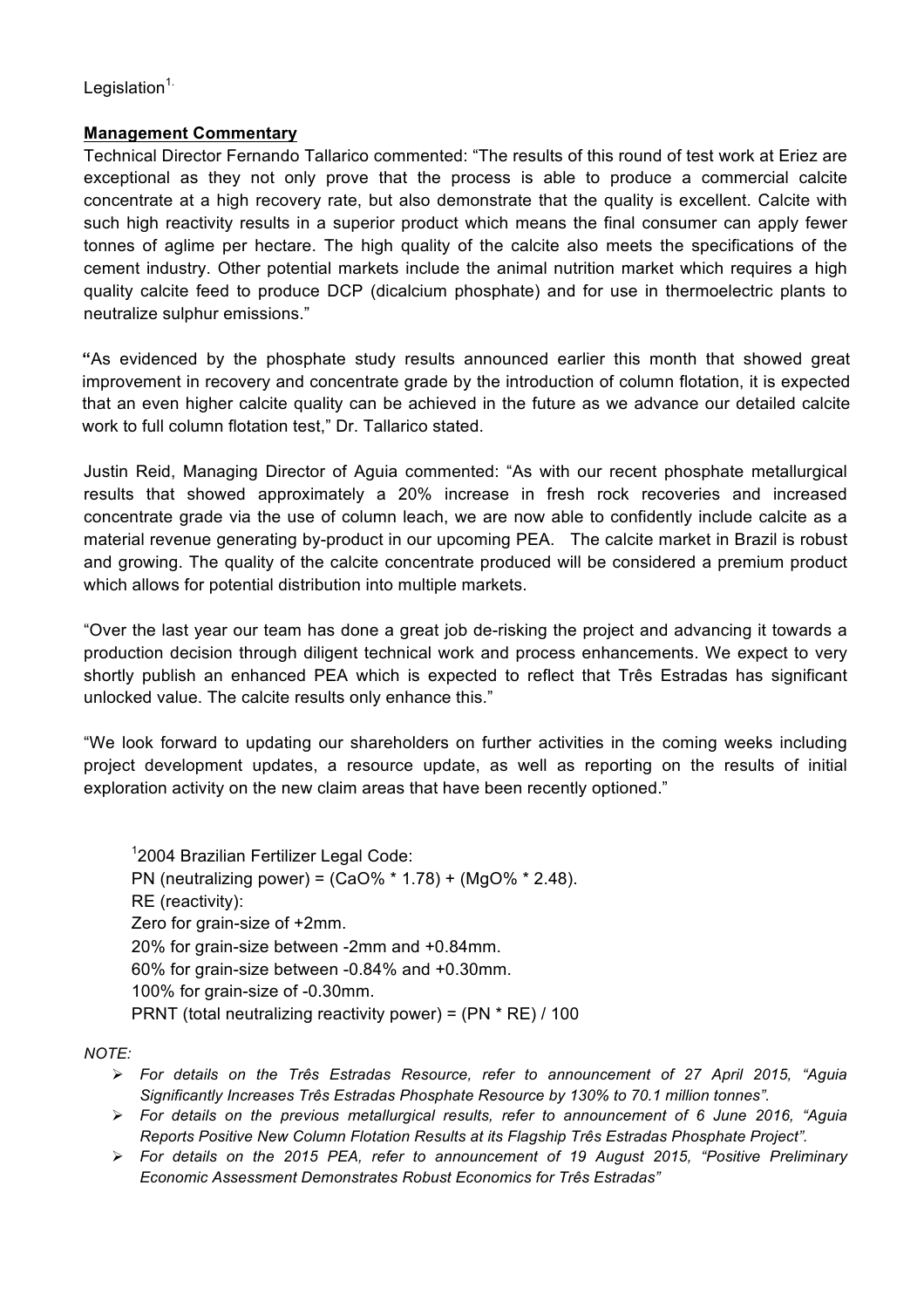The information in this announcement that relates to Exploration Targets, Exploration Results, Mineral Resources or Ore Reserves is based on information compiled by Dr Fernando Tallarico, who is a member of the Association of Professional Geoscientists of Ontario. Dr Tallarico is a full-time employee of the company. Dr Tallarico has sufficient experience that is relevant to the style of mineralisation and type of deposit under consideration and to the activity being undertaken to qualify as a Competent Person as defined in the 2012 Edition of the 'Australasian Code for Reporting of Exploration Results, Mineral Resources and Ore Reserves'. Dr Tallarico consents to the inclusion in the report of the matters based on his information in the form and context in which it appears.